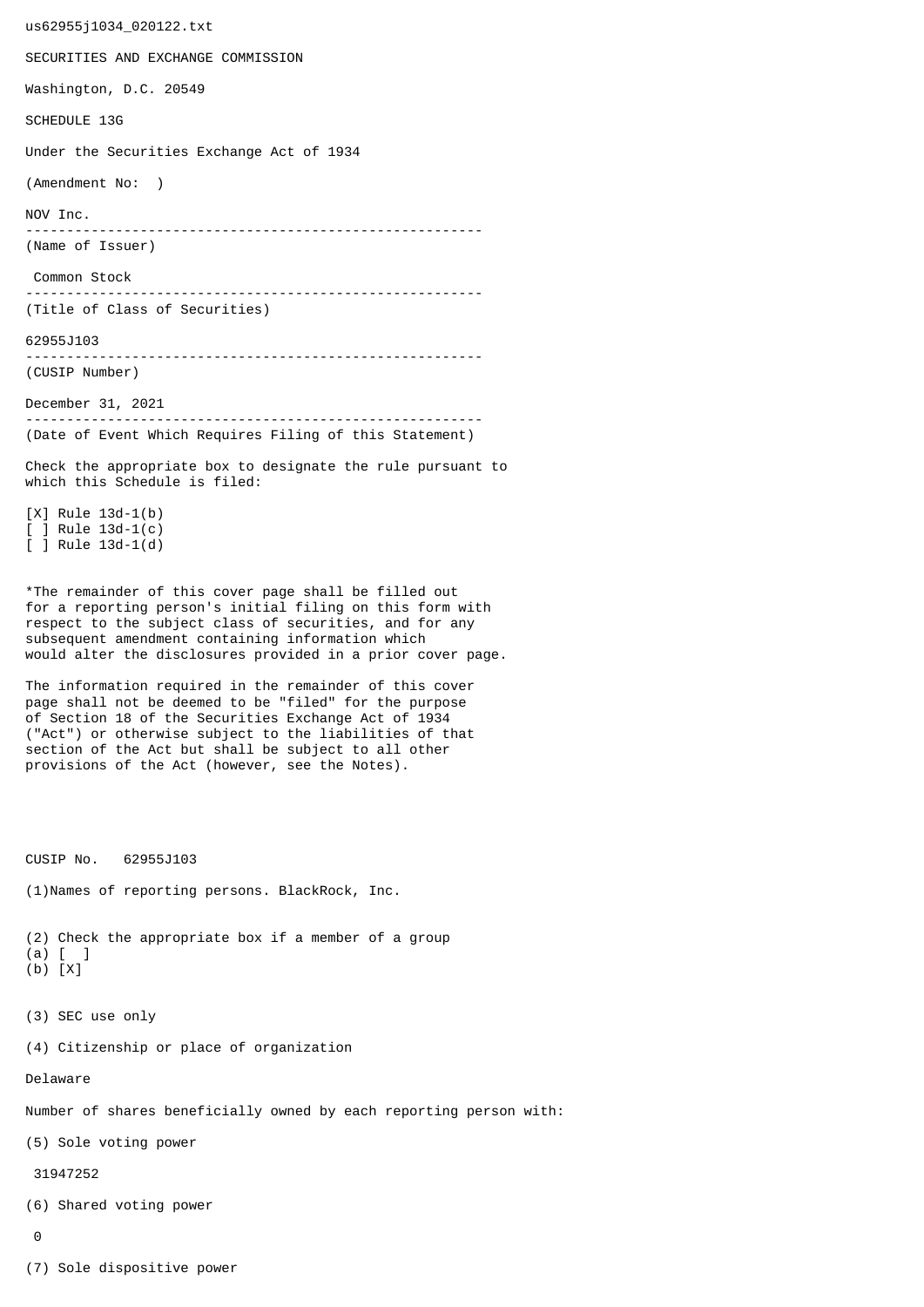```
 34095857
(8) Shared dispositive power
 \boldsymbol{\Theta}(9) Aggregate amount beneficially owned by each reporting person
  34095857
(10) Check if the aggregate amount in Row (9) excludes certain shares
(11) Percent of class represented by amount in Row 9
 8.7%
(12) Type of reporting person
HC
Item 1.
Item 1(a) Name of issuer:
           -----------------------------------------------------------------------
NOV Inc.
Item 1(b) Address of issuer's principal executive offices:
-----------------------------------------------------------------------
7909 PARKWOOD CIRCLE DR
HOUSTON TX 77036
Item 2.
2(a) Name of person filing:
               ----------------------------------------------------------------------
BlackRock, Inc.
2(b) Address or principal business office or, if none, residence:
 -----------------------------------------------------------------------
BlackRock, Inc.
55 East 52nd Street
New York, NY 10055
2(c) Citizenship:
                             --------------------------------------------------------------------
 See Item 4 of Cover Page
2(d) Title of class of securities:
                                       -------------------------------------------------------------------
 Common Stock
2(e) CUSIP No.:
See Cover Page
Item 3.
If this statement is filed pursuant to Rules 13d-1(b), or 13d-2(b) or (c),
check whether the person filing is a:
[ ] Broker or dealer registered under Section 15 of the Act;
```
[ ] Bank as defined in Section 3(a)(6) of the Act;

Investment Company Act of 1940;

[ ] Investment company registered under Section 8 of the

] Insurance company as defined in Section  $3(a)(19)$  of the Act;

[ ] An investment adviser in accordance with Rule  $13d-1(b)(1)(ii)(E)$ ;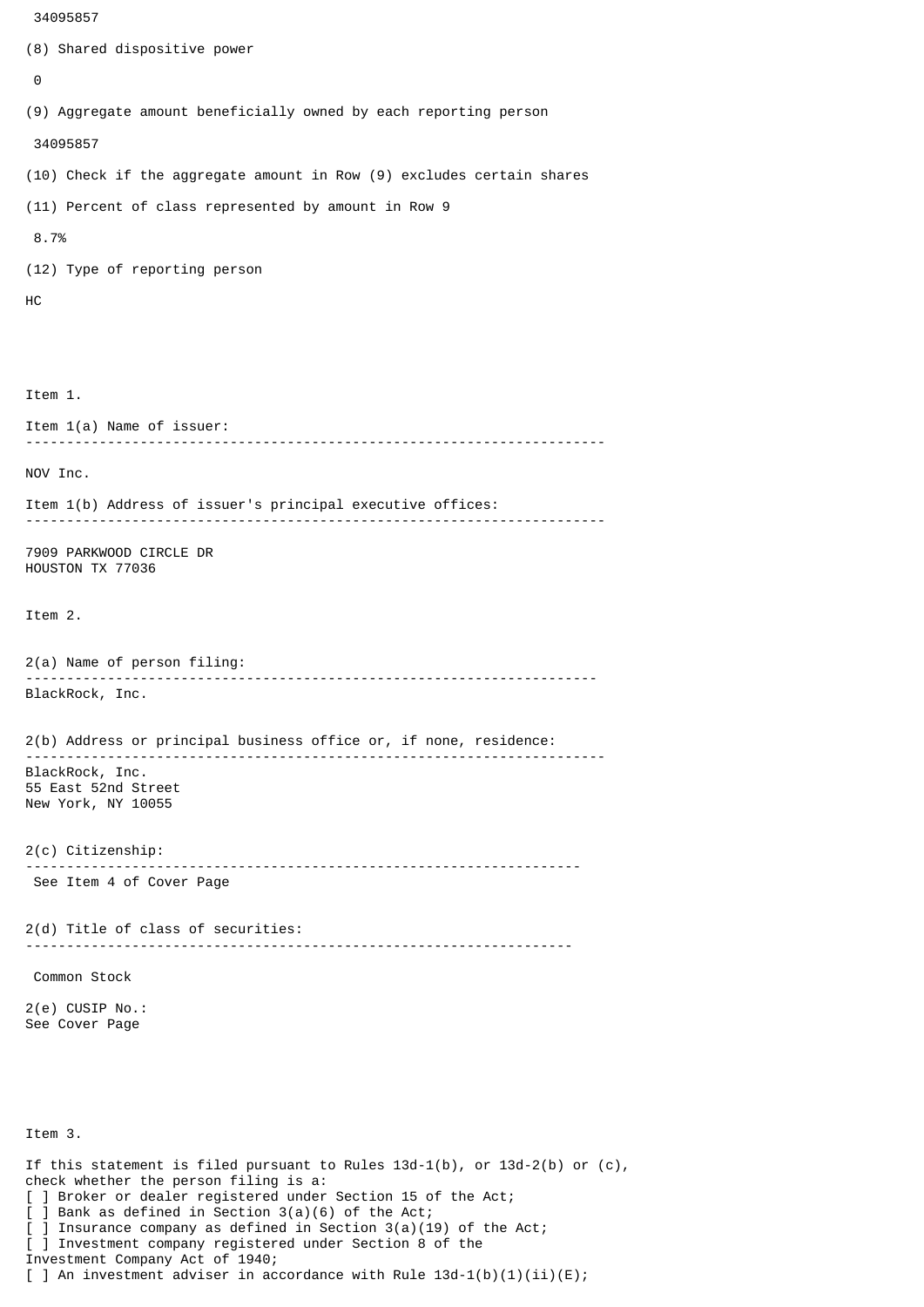[ ] An employee benefit plan or endowment fund in accordance with Rule  $13d-1(b)(1)(ii)(F);$ [X] A parent holding company or control person in accordance with Rule  $13d-1(b)(1)(ii)(G);$ [ ] A savings associations as defined in Section 3(b) of the Federal Deposit Insurance Act (12 U.S.C. 1813); [ ] A church plan that is excluded from the definition of an investment company under section  $3(c)(14)$  of the Investment Company Act of 1940; [ ] A non-U.S. institution in accordance with Rule 240.13d-1(b)(1)(ii)(J);  $\lceil$  ] Group, in accordance with Rule 240.13d-1(b)(1)(ii)(K). If filing as a non-U.S. institution in accordance with Rule  $240.13d-1(b)(1)(ii)(J)$ , please specify the type of institution: Item 4. Ownership Provide the following information regarding the aggregate number and percentage of the class of securities of the issuer identified in Item 1. Amount beneficially owned: 34095857 Percent of class 8.7% Number of shares as to which such person has: Sole power to vote or to direct the vote 31947252 Shared power to vote or to direct the vote  $\Theta$ Sole power to dispose or to direct the disposition of 34095857 Shared power to dispose or to direct the disposition of  $\Omega$ 

Item 5.

Ownership of 5 Percent or Less of a Class. If this statement is being filed to report the fact that as of the date hereof the reporting person has ceased to be the beneficial owner of more than 5 percent of the class of securities, check the following [ ].

Item 6. Ownership of More than 5 Percent on Behalf of Another Person

 If any other person is known to have the right to receive or the power to direct the receipt of dividends from, or the proceeds from the sale of, such securities, a statement to that effect should be included in response to this item and, if such interest relates to more than 5 percent of the class, such person should be identified. A listing of the shareholders of an investment company registered under the Investment Company Act of 1940 or the beneficiaries of employee benefit plan, pension fund or endowment fund is not required.

 Various persons have the right to receive or the power to direct the receipt of dividends from, or the proceeds from the sale of the common stock of NOV Inc.. No one person's interest in the common stock of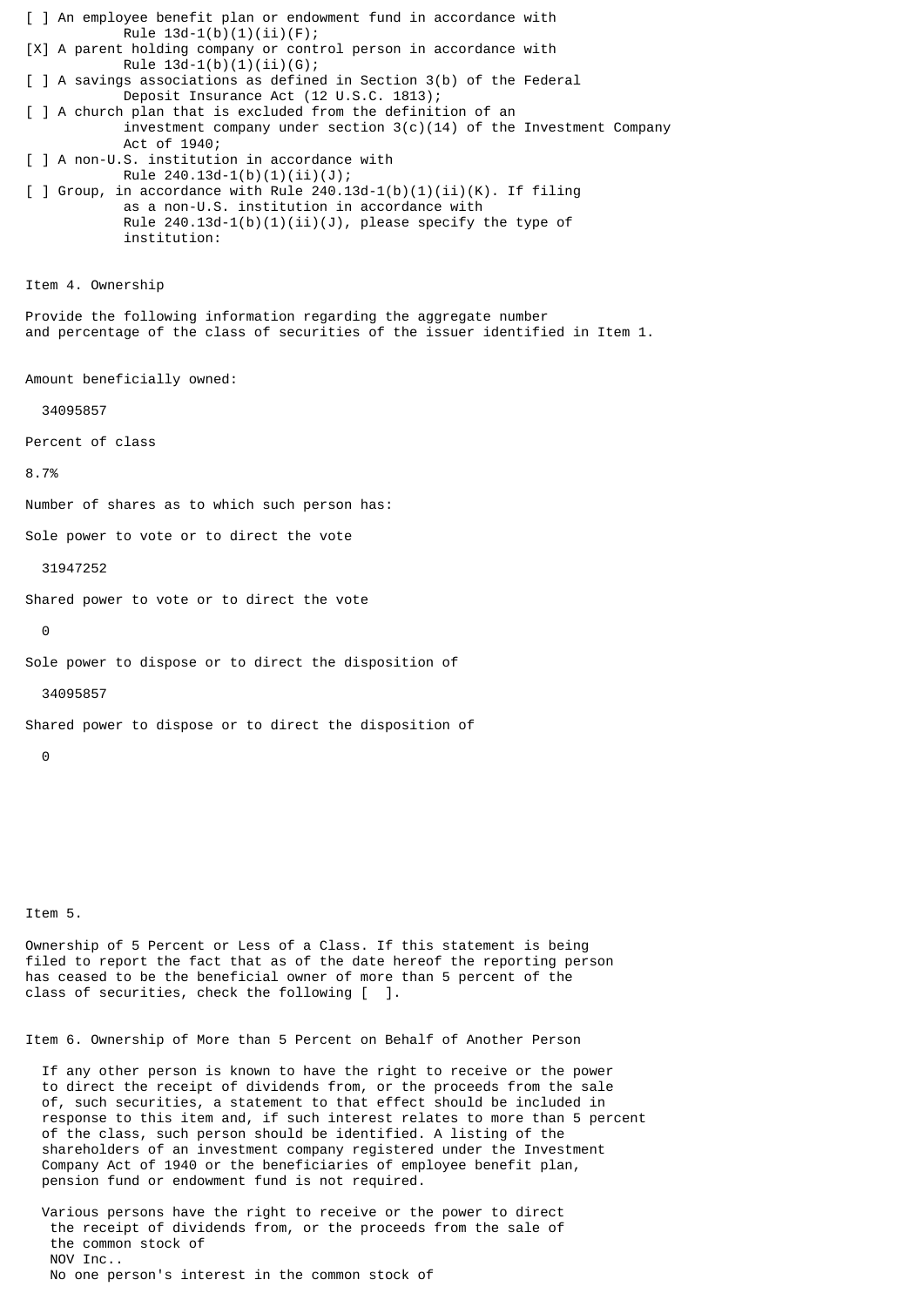NOV Inc. is more than five percent of the total outstanding common shares.

Item 7. Identification and Classification of the Subsidiary Which Acquired the Security Being Reported on by the Parent Holding Company or Control Person.

See Exhibit A

Item 8. Identification and Classification of Members of the Group

If a group has filed this schedule pursuant to Rule  $13d-1(b)(ii)(J)$ , so indicate under Item 3(j) and attach an exhibit stating the identity and Item 3 classification of each member of the group. If a group has filed this schedule pursuant to Rule  $13d-1(c)$  or Rule  $13d-1(d)$ , attach an exhibit stating the identity of each member of the group.

## Item 9. Notice of Dissolution of Group

Notice of dissolution of a group may be furnished as an exhibit stating the date of the dissolution and that all further filings with respect to transactions in the security reported on will be filed, if required, by members of the group, in their individual capacity.

See Item 5.

Item 10. Certifications By signing below I certify that, to the best of my knowledge and belief, the securities referred to above were acquired and are held in the ordinary course of business and were not acquired and are not held for the purpose of or with the effect of changing or influencing the control of the issuer of the securities and were not acquired and are not held in connection with or as a participant in any transaction having that purpose or effect.

Signature.

After reasonable inquiry and to the best of my knowledge and belief, I certify that the information set forth in this statement is true, complete and correct.

Dated: February 1, 2022 BlackRock, Inc.

Signature: Spencer Fleming

-------------------------------------------

Name/Title Attorney-In-Fact

The original statement shall be signed by each person on whose behalf the statement is filed or his authorized representative. If the statement is signed on behalf of a person by his authorized representative other than an executive officer or general partner of the filing person, evidence of the representative's authority to sign on behalf of such person shall be filed with the statement, provided, however, that a power of attorney for this purpose which is already on file with the Commission may be incorporated by reference. The name and any title of each person who signs the statement shall be typed or printed beneath his signature.

Attention: Intentional misstatements or omissions of fact constitute Federal criminal violations (see 18 U.S.C. 1001).

Exhibit A